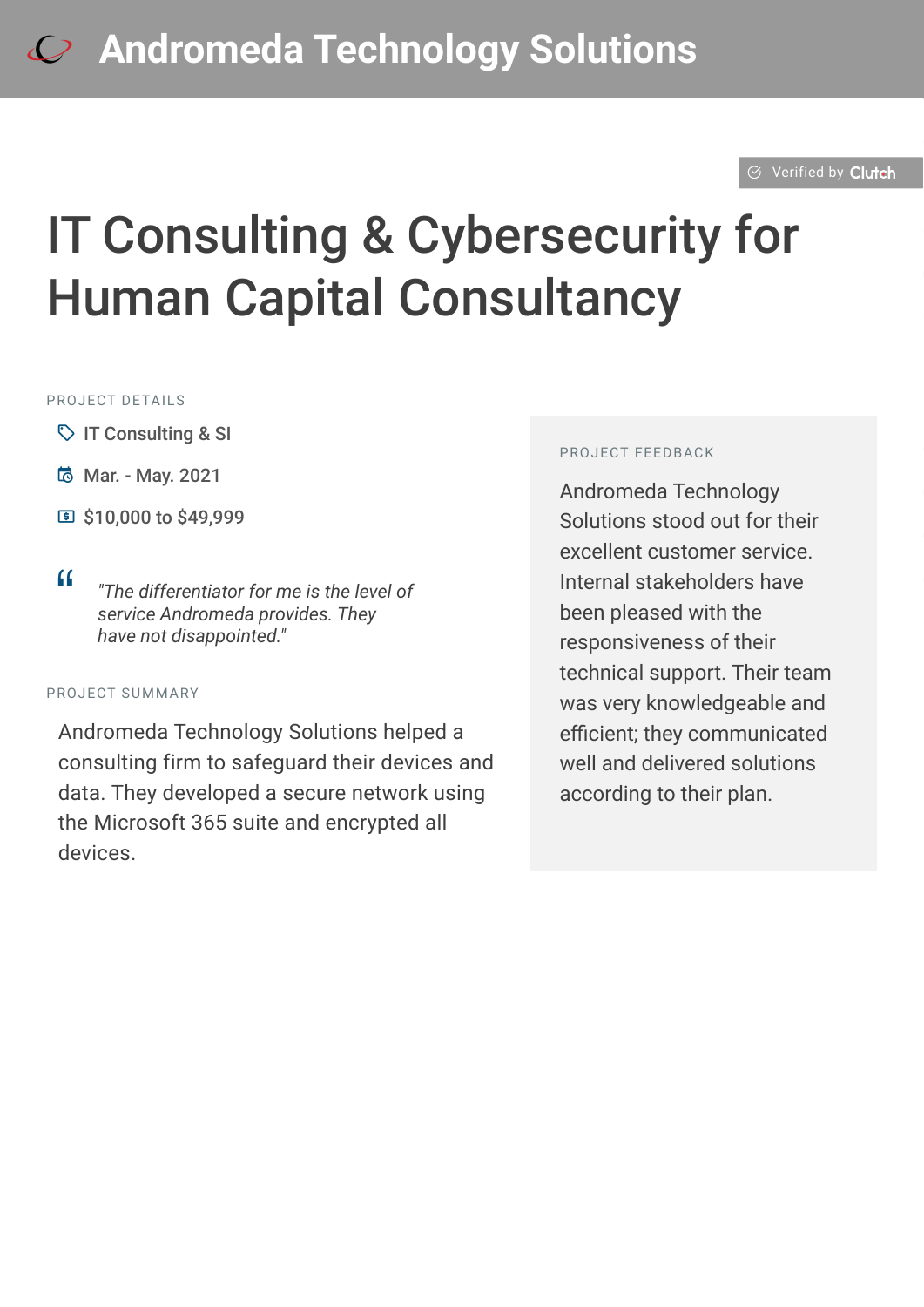## The Client

#### Introduce your business and what you do there.

ClearCourse Consulting is a small but growing consulting business that specializes in Human Capital Management (HCM) solutions. We're an experienced group of HR and payroll professionals delivering comprehensive solutions to mid and large sized employers to help them maximize the ROI of their HCM investment. During the course of our work, we support organizations that are looking to either implement, expand, or stabilize their HR and payroll systems, so we deal with a lot of Personal Identifiable Information (PII) data that needs to be securely handled at all times.

As for me, I'm a project and operations manager for ClearCourse Consulting. While I consider myself to be fairly technical, I'm not an IT professional.

## The Challenge

#### What challenge were you trying to address with Andromeda Technology Solutions?

We recognized that we needed a more robust technical solution to ensure we were properly safeguarding our devices and the data we work with every day. Our goal was to establish a networked solution to carefully control access to our environment and devices. In addition, we were after a fully outsourced IT solution that also delivered asset management, ongoing monitoring, and patching along with technical support.



#### CLIENT RATING

5.0 Overall Score

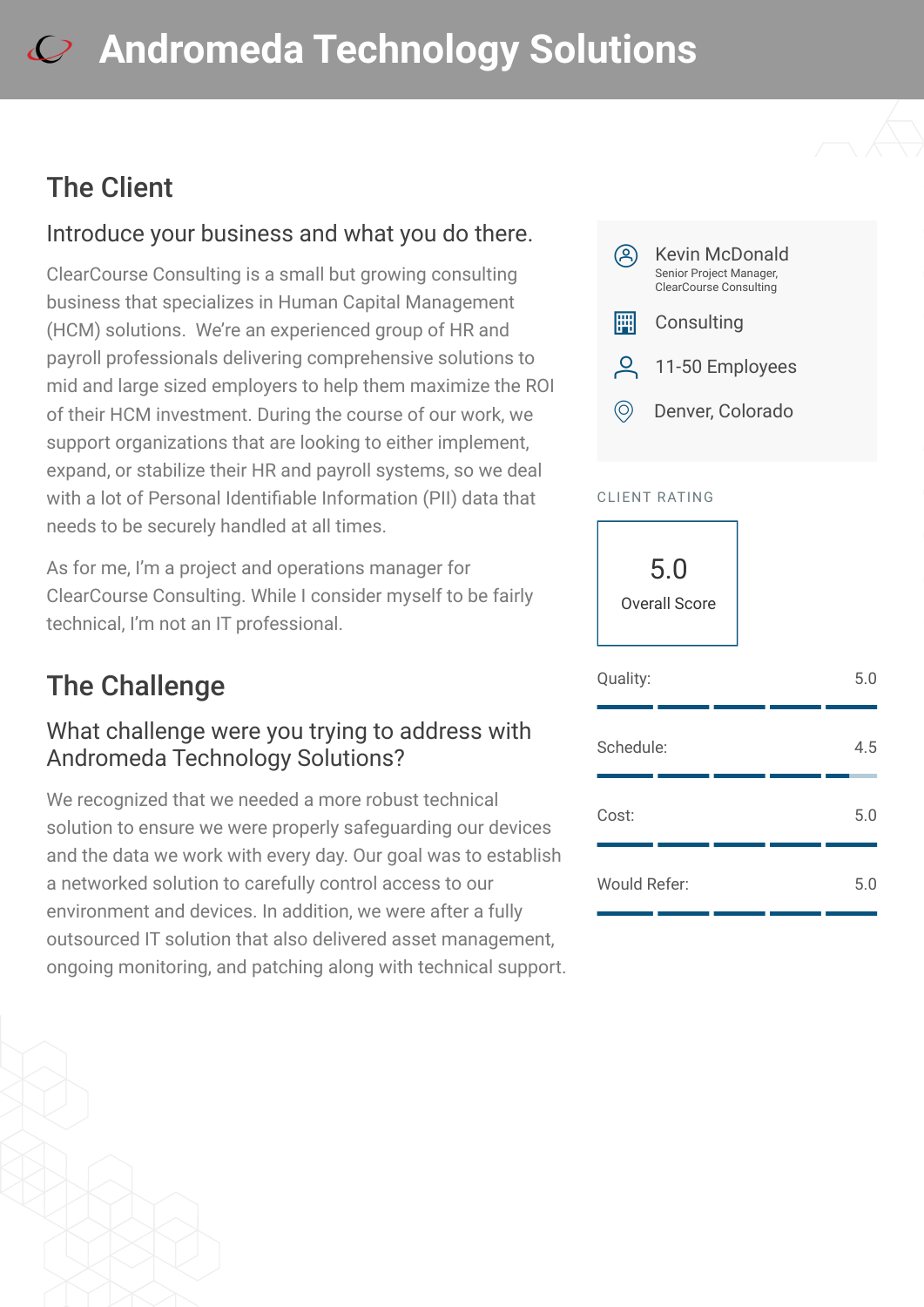## The Approach

#### What was the scope of their involvement?

Andromeda Technology Solutions (Andromeda) developed a networked solution for us that leveraged the Microsoft 365 suite, including Office 365, MS Azure Active Directory, and Intune. The main solution is now in place, and all of our PC's are encrypted and leverage Andromeda's security stack. Our next objective is to roll out our mobile solution that will allow resources to securely access Outlook Web through their smartphone whether it's a personally-owned or company-provided device.

### What is the team composition?

I primarily worked with four different Andromeda resources over the course of the project. Mike (Account Manager) was our main point of contact during the sales process, and he did a great job of listening to our requirements, explaining what Andromeda can deliver, guiding me through the contracting process, and then transitioning us to the implementation team to ensure our requirements were clearly articulated. Amanda (Project Coordinator) was our implementation project manager who helped coordinate all activity during the onboarding process. Michael (Jr. System Engineer) was our system engineer who designed the solution based on our requirements and worked directly with each ClearCourse team member to provision and encrypt devices after porting our Outlook service into Andromeda's environment. Finally, Rachel (Service Advocate) helped implement our PII and cybersecurity training program along with our Darkweb monitoring service.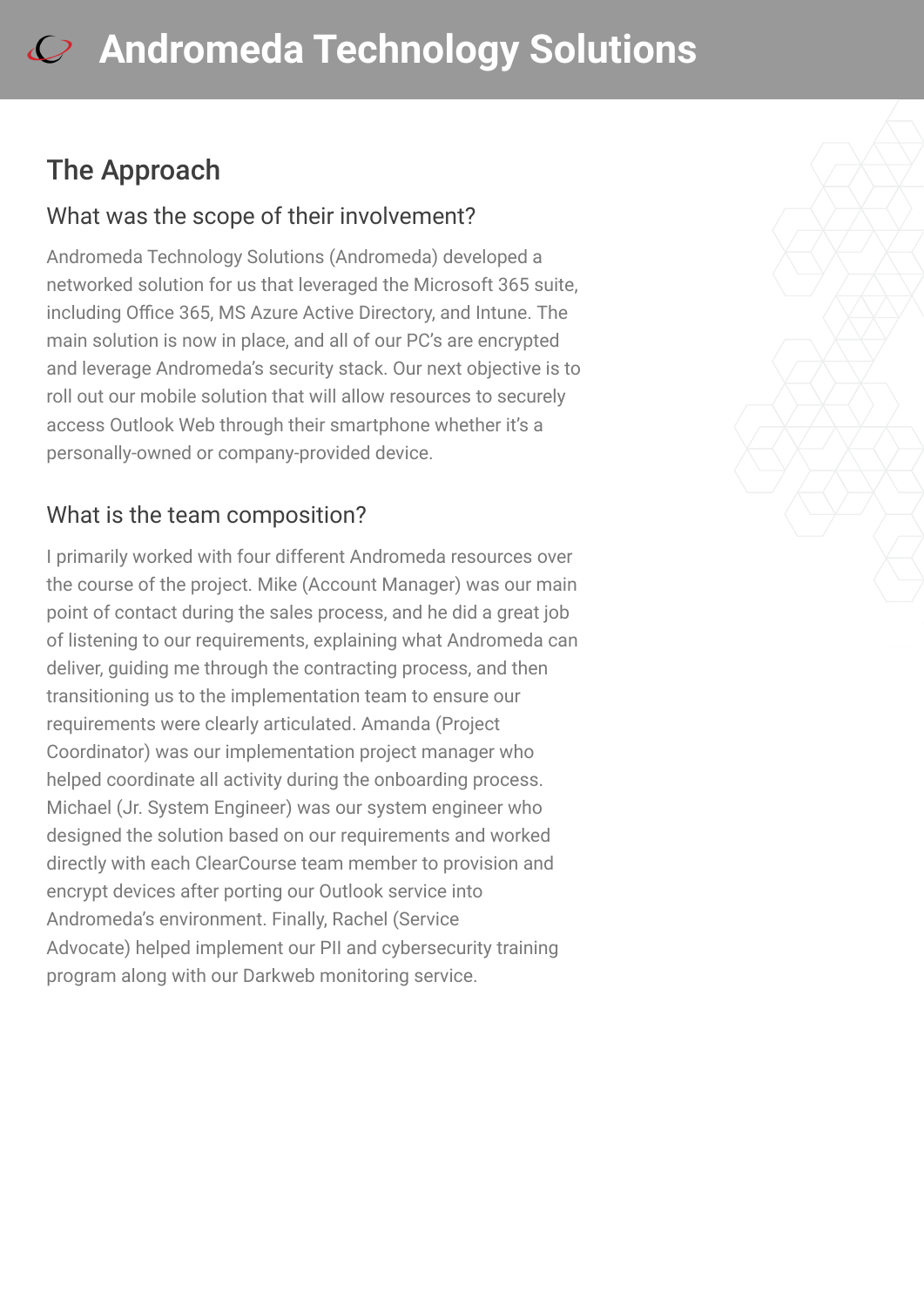#### How did you come to work with Andromeda Technology Solutions?

Actually, I first heard about Andromeda through Clutch. I was trying to identify managed IT outsourcing providers that would tailor their solutions for small businesses such as ours. As I was conducting my research, I initially struggled to discern what managed IT service providers would be suitable vendors, but I found the Clutch site to be very useful to identify the target market for each of the vendors and developed a short list of providers to evaluate. After an extensive review of five managed IT service providers, Andromeda stood out as a provider who would meet our company's unique needs.

### How much have you invested with them?

So far, we've spent approximately \$25,000, which is consistent with what we expected our first-year cost to be.

### What is the status of this engagement?

The project started in March 2021, and we completed the main portion of the solution rollout at the end of May 2021. The last step is to complete the rollout of our mobile solution.

## The Outcome

#### What evidence can you share that demonstrates the impact of the engagement?

We haven't been with Andromeda long enough to develop any key metrics to share. However, I routinely check in with members of the ClearCourse team every other week to ask how their experience has been with Andromeda, including the implementation process or any contact they had with Andromeda's support desk. The consistent feedback I've received is that the Andromeda staff is very knowledgeable, friendly, and responsive. When a service ticket is submitted, a technician provides support directly to them within a reasonable amount of time.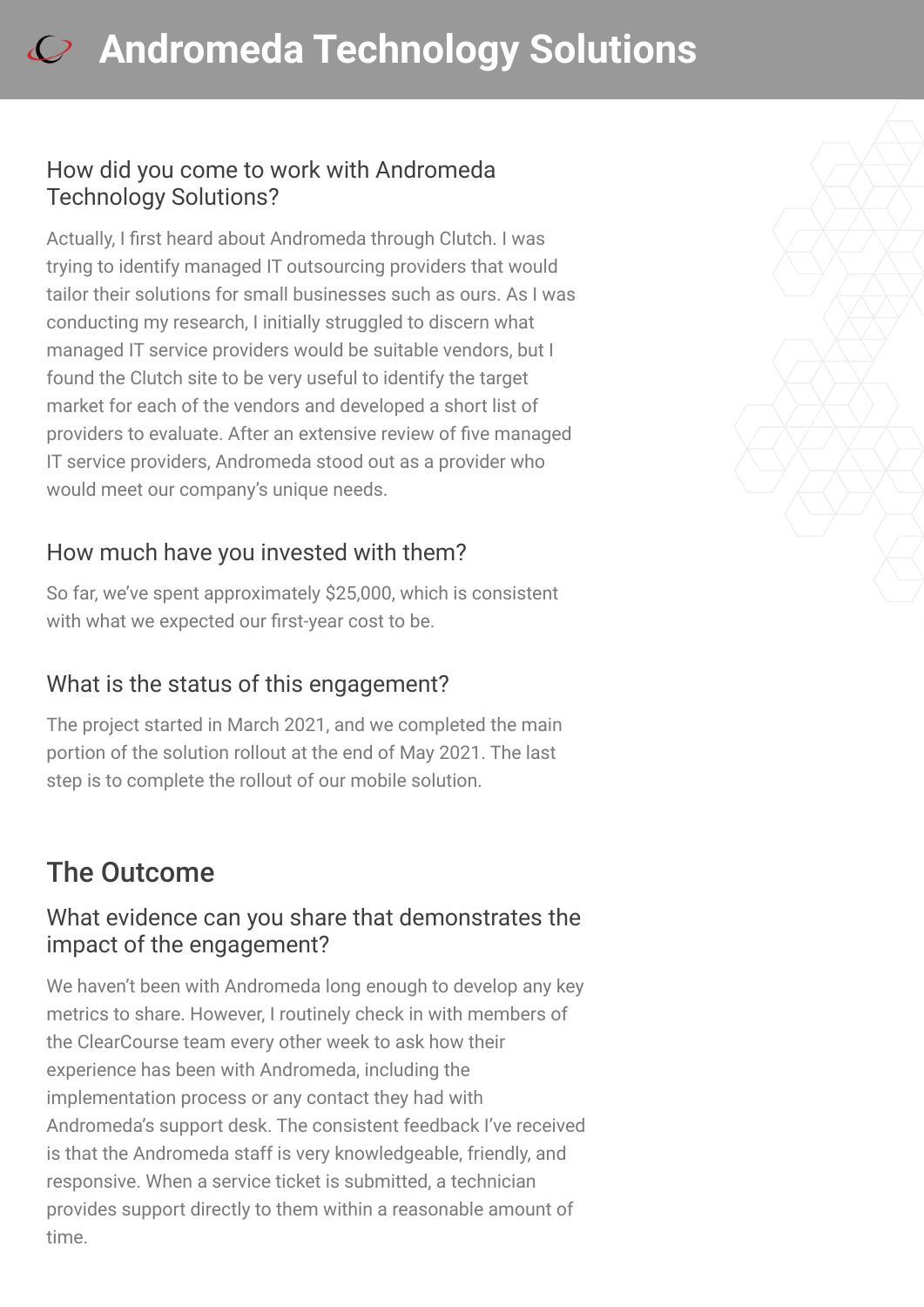#### How did Andromeda Technology Solutions perform from a project management standpoint?

The overall communication was good. I felt that they did an effective job of organizing the work and keeping abreast of different challenges as they arose. Also, they helped articulate a plan that made sense and made the necessary adjustments when things didn't go according to plan. We were in regular contact, and they would let me know what the next steps were and what the general turnaround time would be to complete each step. In turn, that really helped me with the change management aspects of the transition with the rest of my organization.

### What did you find most impressive about them?

I think customer service is the key to it all, and as I read the various reviews I found on Clutch, I was really looking for a company that was able to deliver quality customer service to our resources as they needed it. As I proceeded through the vendor evaluation process, my assumption was that most managed IT service providers were proficient at delivering a secure network solution but the differentiator for me is the level of service Andromeda provides. They have not disappointed.

### Are there any areas they could improve?

I think their onboarding process could be improved. It would be nice if they provided incoming customers with a questionnaire that would present various options based on the proposed technical solution or solicit unique requirements from you to minimize downstream changes once the solution is in place. For example, there are numerous configuration options within MS Outlook that a system administrator needs to establish that are unique to each organization.